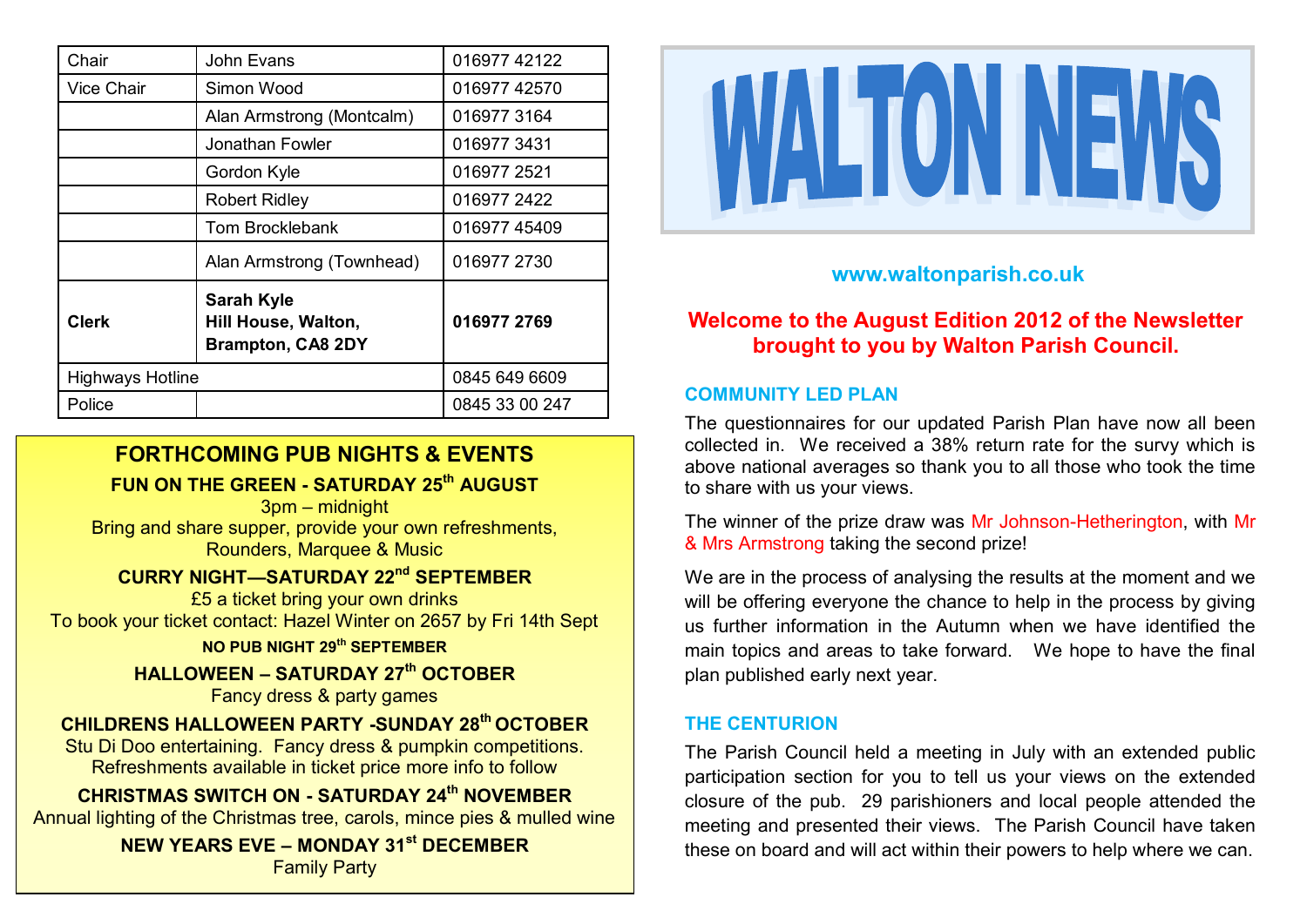

- 
- - -
- 
- Landlord certificates

qualified years  $35<sub>o</sub>$ fully over experience safe operative with All work carried out by gas

Pate

Proprietor

E: croftviewconstruction@ymail.com

542 467

 $T: 01228$ 

**WE ARE NOW ON FACEBOOK AND TWITTER**

The Parish now has a Facebook page and a Twitter account. For those social networkers out there, please "like" the Facebook page (Search "Walton Parish" on Facebook) or follow @Walton Parish on Twitter. For



those new to all of this, why not try giving it a go or encourage family and friends to join in?! The pages are there to promote the Parish and communicate with others so if you have any events you wish to promote and share then please post them on there or send details to tom@waltonparish.co.uk and they will be done for you.

# **READING ROOM**

The Village Hall Management Committee are very pleased to be able to tell you that work to refurbish the Reading Room should begin next month.

Grants have been pledged by Carlisle City Council, Carlisle Parish Councils Association, County Councillor Lawrence Fisher, the Hadfield Trust, the Co -op and also Walton Parish Council. We are waiting to hear back from Brampton Neighbourhood Forum and once we do we will be able to make a start with the basic works needed to safeguard and protect this community asset.

If you have any questions about this please contact James on 016977 2769 or james@waltonparish.co.uk.

*Gill & Hazel Invite you to a "Homebirds" afternoon (Cakes, Phoenix cards, Sweets, Jewellery & Accessories, Homeware, Christmas Stock, Gifts & much more) raising money for Special Care Baby Unit (SCBU), Neonatal Sunderland Leukaemia & Lymphoma Research & Headway* **At Walton Village Hall 1 -3pm on Sunday 21st October 2012**  Admission price includes RSVP by Sun 14<sup>th</sup> Oct Refreshments Gill Whiteford 07738703500 Adults £3 Children £1 or Hazel Winter 07760291721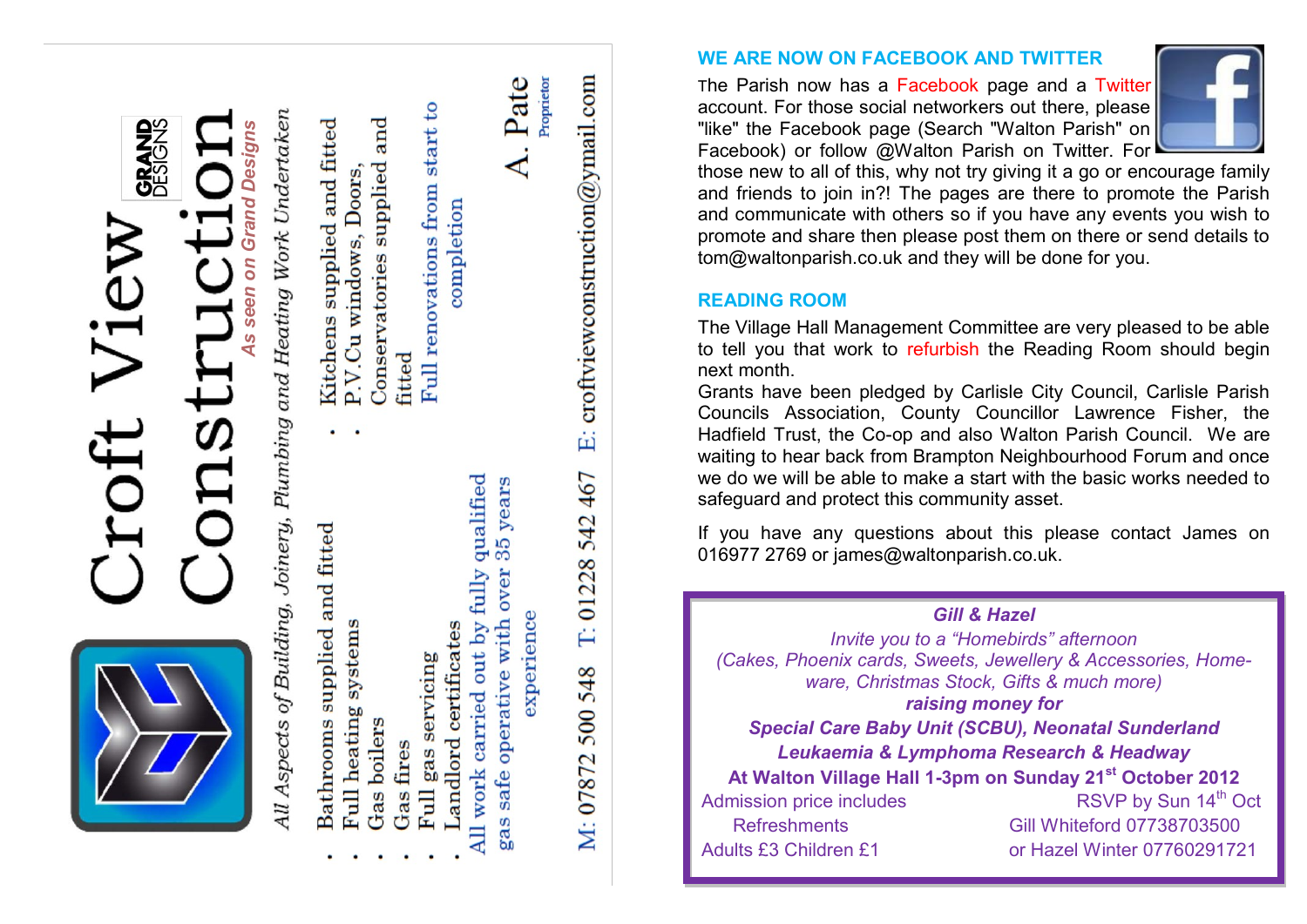#### **SOCIAL COMMITTEE NEWS**

## **TABLE TOP SALE -SUNDAY 27TH MAY**

Thank you to everyone who attended our table top sale there was an assortment of items from toys and games to plants and clothes a good day was had by all.

### **CELEBRATING AT WALTON THE DIAMOND JUBILEE OF QUEEN ELIZABETH II SATURDAY 2ND JUNE 2012**

On behalf of the Social Committee we would all like to thank everyone who came and joined us in celebrating The Diamond Jubilee at Walton.

We had a fantastic day despite the cold windy conditions. The WI did a wonderful job providing everyone with their delicious homemade baking and warming us up with their hot tea. The children were entertained all afternoon with the side shows and children's sports.

The evening event was again a great success with tickets sold out. A brilliant night was enjoyed by all: the meal was beautiful, The Lyne Valley band and Route 66 disco did a great job providing music for all ages, the dance floor was full all night.

Thank you again to everyone that supported this event and a special thank you to those who helped before, during and after without the support of these people we would struggle to hold these events.

#### Children's sports prizes:

#### **Sack Race** –

Up to 6 years  $-1$ <sup>st</sup> Isla Pattinson, 2<sup>nd</sup> Evie Irving, 3<sup>rd</sup> Jake Dawson. 7-9 years – 1<sup>st</sup> Archie Wood, 2<sup>nd</sup> Millie Macrae, 3<sup>rd</sup> John Woodmass 10-15 years  $-1<sup>st</sup>$  Isabel Wood, 2<sup>nd</sup> Adam Wilkinson, 3<sup>rd</sup> Scott Evans

#### **Running Race**

Up to 6 years – 1<sup>st</sup> Callum Pattinson, 2<sup>nd</sup> Isla Pattinson, 3<sup>rd</sup> Alexander McCrae

7-9 years – 1<sup>st</sup> Emilia Hedridge, 2<sup>nd</sup> Millie Macrae, 3<sup>rd</sup> Finn Evans 10-15 years  $-1<sup>st</sup>$  Megan Hedridge,  $2<sup>nd</sup>$  Adam Wilkinson,  $3<sup>rd</sup>$  Pheobe Ashcroft

Raffle prizes:- 1<sup>st</sup> Jessica Whiteford, 2<sup>nd</sup> Nigel Evans, 3<sup>rd</sup> Alan Armstrong(Townhead),  $4<sup>th</sup>$  Margaret Wilkinson,  $5<sup>th</sup>$  Robin Graham,  $6<sup>th</sup>$ John Maron, 7<sup>th</sup> Alice Ritson, 8<sup>th</sup> Brian Hogg, 9<sup>th</sup> Richard Ritson, 10<sup>th</sup> Susan Fisher, 11<sup>th</sup> Margaret Winter, 12<sup>th</sup> John (Kelwood), 13<sup>th</sup> Janet Macrae

We now have a copy of the **commemorative photograph** a copy is on display at the Village Hall if you wish to purchase a copy there are order forms and prices in the hall.

#### **RECYCLING**

Did you realise that every time you recycle at the Village Hall you are helping fund developments in your parish? Last year the Council was paid  $£180$  for the recycling in the Village so please do keep using the facilities. We would like to remind you not to leave your waste by the side of the bins and also to squash your cardboard before putting it in the bin. Business users must also ensure they do not use the bins for any commercial waste.

### **WALTON PARISH COUNCIL, LOCALISM ACT 2011 - ADOPTION OF NEW CODE OF CONDUCT**

Notice is hereby given that Walton Parish council adopted a new code of conduct at its meeting on 9 July 2012 to meet the requirements of the Localism Act 2011. The code deals with the conduct that is expected of members and co-opted members of the council when they are acting in that capacity. The code also makes provision for the registration and disclosure of interests as provided for in the Act. A copy of the Code is available from the Clerk.

(S Kyle, Clerk to Walton Parish Council, Date: 9 July 2012)

You are welcome at all PC Meetings. They are scheduled to take place at 7.30pm in the Village Hall: **Monday 10th September 2012 Monday 12th November 2012**

All meetings are subject to change so please check the website and noticeboard regularly. The official notice is placed 3 working days before the meeting on the notice board to confirm the date. Additional meetings are called when necessary for urgent matters.